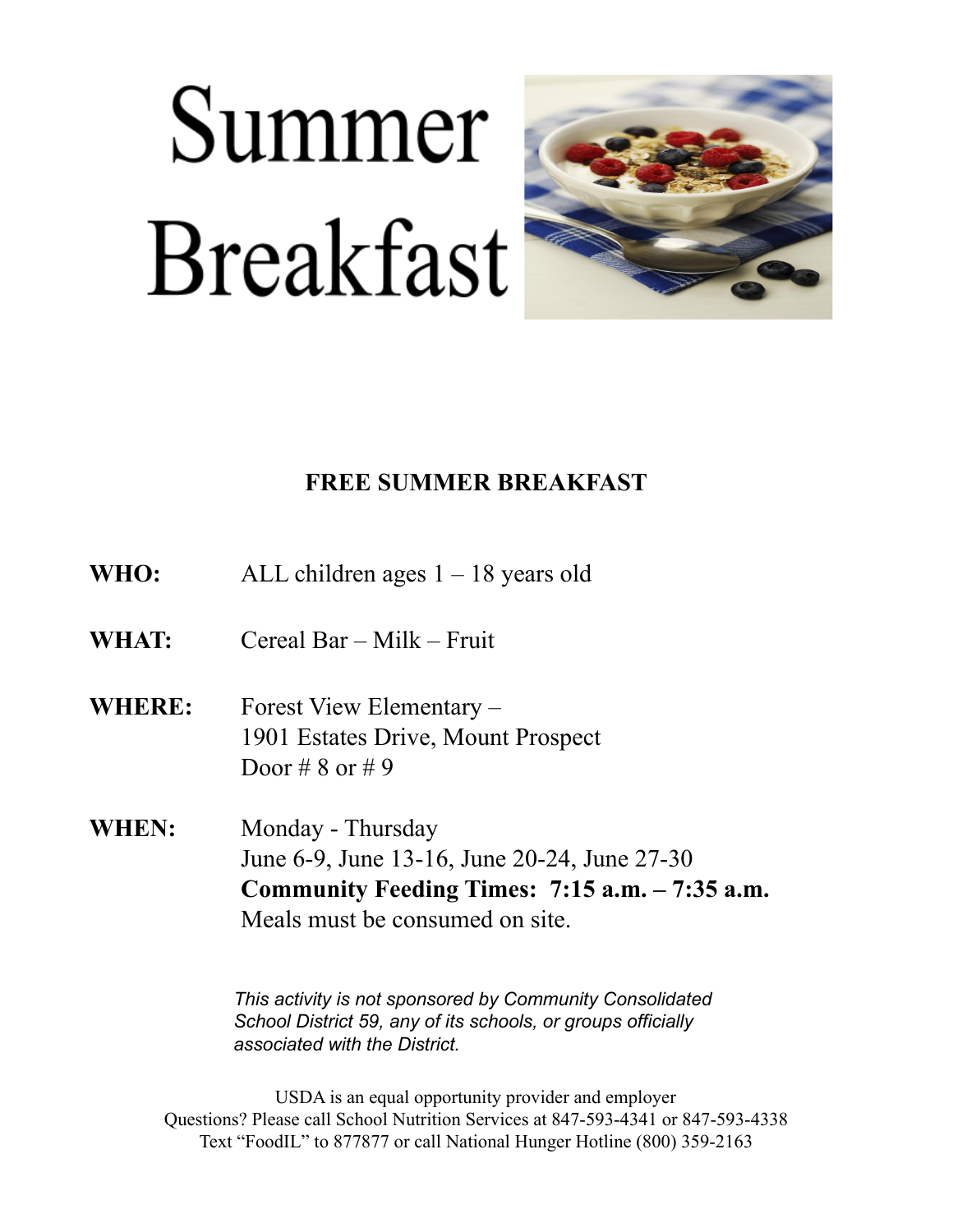# Desayuno en el verano



### **DESAYUNO GRATIS ESTE VERANO**

| <b>QUIÉN:</b>  | TODOS los niños de $1 - 18$ años                                                                                                                                                          |
|----------------|-------------------------------------------------------------------------------------------------------------------------------------------------------------------------------------------|
| QUÉ:           | Barra de cereal – Leche – Fruta                                                                                                                                                           |
| <b>DÓNDE:</b>  | Forest View Elementary –<br>1901 Estates Drive, Mount Prospect<br>Puerta # $8 \text{ o } \# 9$                                                                                            |
| <b>CUÁNDO:</b> | lunes - jueves<br>6-9 de junio, 13-16 de junio, 20-24 de junio, 27-30 de junio<br>Horario de alimentación comunitaria: 7:15 a.m. – 7:35 a.m.<br>Las comidas deben consumirse en el lugar. |

*Esta actividad no está patrocinada por Community Consolidated School District 59, ni por ninguna de sus escuelas o grupos oficialmente asociados con el Distrito.*

USDA es un proveedor y empleador que ofrece igualdad de oportunidades. ¿Preguntas? Llame al Departamento de Servicios de Nutrición Escolar al (847) 593-4341 o (847) 593-4338. Envíe "FoodIL" vía mensaje de texto a 877877 o llame a la Línea Nacional contra el Hambre al 800-359-2163